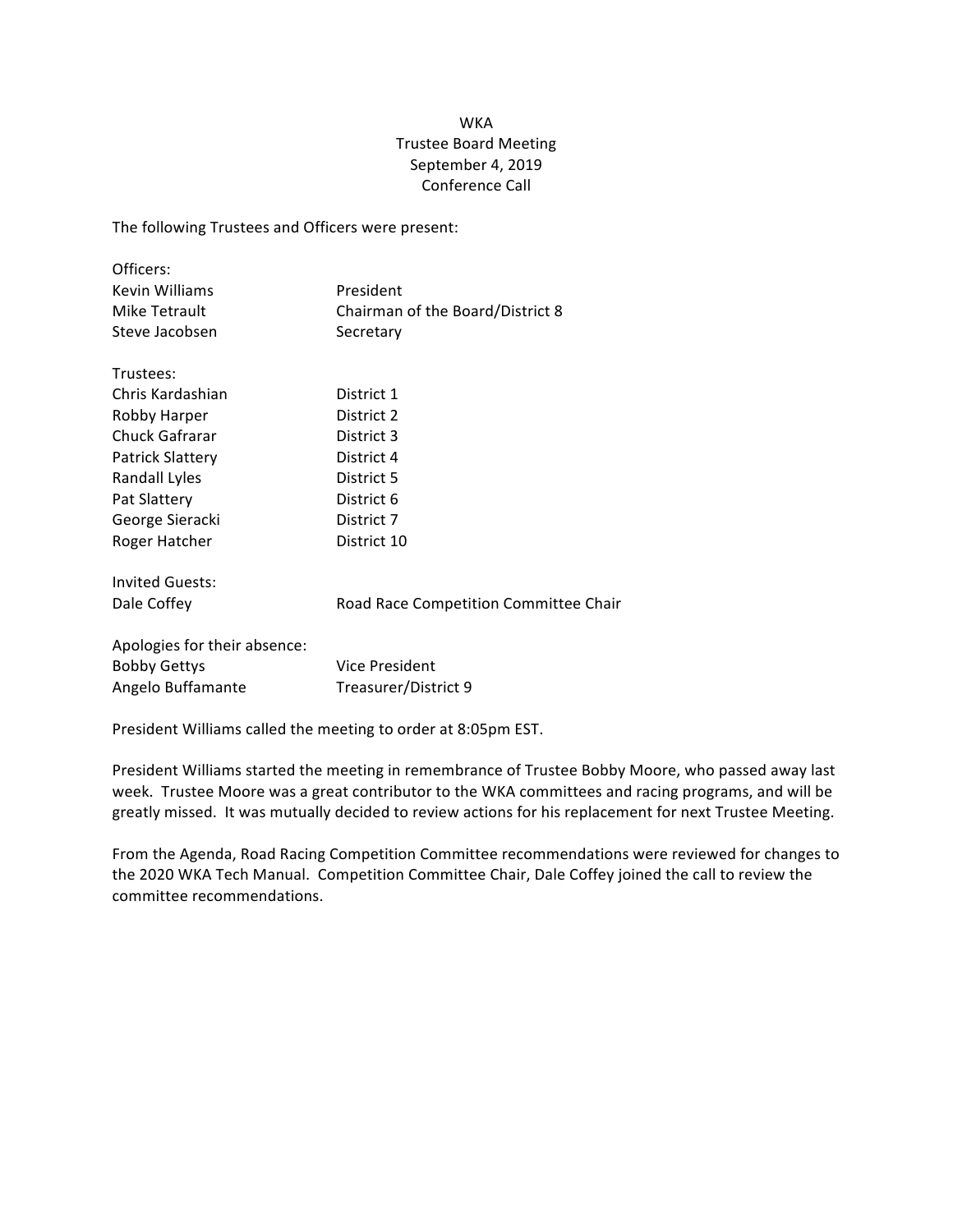Engine clutches for Road Race TAG Sprint Classes has been reviewed by the Competition Committee for months. To assist with clutch life length, an after-market clutch hub was developed and tested, overseen by the competition committee. After discussion of the situation and test results, R.Harper made a motion to add for 2020 Tech Regulations, second by R.Hatcher:

TM 362.10-TAG Junior, TM 362.14-IAME Sprint, and TM 362.15-TAG Heavy **CLUTCHES** 

- No axle or disc clutches allowed
- After Market clutches of same design and weight allowed, (lined or unlined)
- Drum Mounting location and method must be OEM
- All other TAG requirements apply

Vote: Unanimous Approval

Road Race Committee Chair Dale Coffey also explained the Committee spent great effort to review the motors in various Road Race Regulations to allow for more opportunity for racers to participate. As a result, the Committee made the following recommendations for the 2020 WKA Tech Manual.

TM 362.18-KA100 Sprint, and TM 362.19-KA100 Sprint Junior

- Add spec OEM Vortex VLR, scored together
- Change Class Names to TM 362.19-100cc Air Cooled TAG, and TM 362.19-100cc Air Cooled TAG Junior
- Make both classes National Classes
- Weights as currently printed for KA100, for both motors in each class

Motion by M. Tetrault, second by R.Harper to accept Committee recommendations as written. Vote: Unanimous Approval

## TM 362.15-TAG Heavy

- Add spec OEM Vortex Rok GP at 390-lbs
- Reduce weight of Vortex Rok TT to 370-lbs

Motion by M.Tetrault, second by R.Harper to accept Committee recommendations as written. Vote: Unanimous Approval

TM 362.10-TAG Junior

- Add spec OEM Rok GP at 320-lbs
- 25mm exhaust header mandatory

Motion by R.Harper, second by M.Tetrault to accept Committee recommendations as written. Vote: Unanimous Approval

TM 362.17-125 Sprint Shifter

Add spec OEM Rok Shifter at 390-lbs

Motion by M.Tetrault, second by C.Grafarar to accept Committee recommendations as written. Vote: Unanimous Approval

TM 362.15-TAG Heavy

Add spec OEM Rotax EVO at 410-lbs Motion by R.Harper, second by P.Slattery to accept Committee recommendation as written. Vote: Unanimous Approval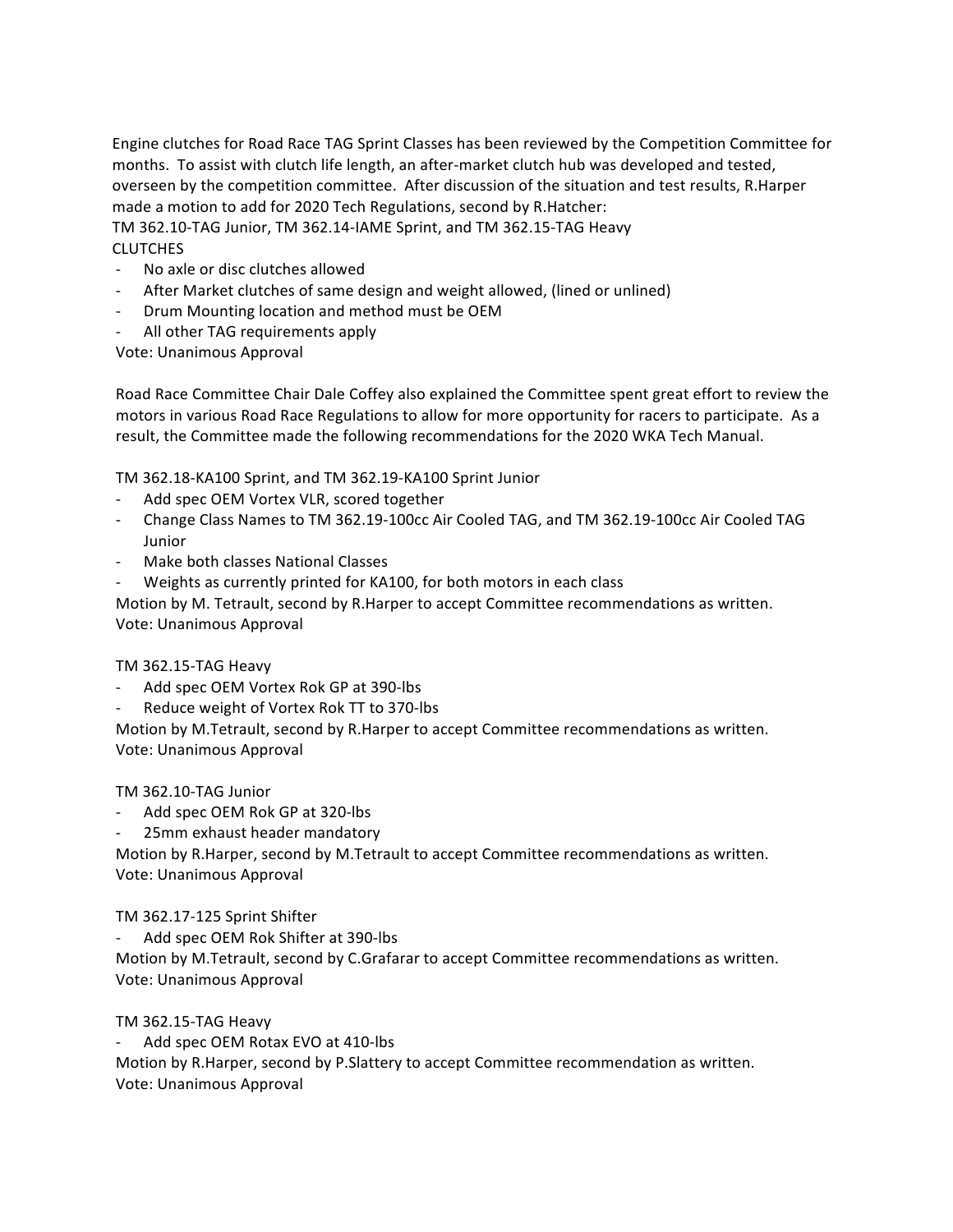From the Agenda, President Williams and C.Kardashian led a discussion regarding TM 104.4-Replacement and Relief Drivers. The regulation was created years ago and altered through time, to make the regulation difficult to apply and enforce. After historical review and application, and much discussion of this regulation, it was recommended to eliminate all replacement and relief driver regulations for 2020. Motion by M.Tetrault, second by R.Harper to eliminate:

- 104.4.4-Replacement Driver Approval Prior to Event
- 104.4.5-Replacement Driver Approval at Event
- 104.4.6-Reliefe Drivers Road Race
- 104.4.7-Additional Replacement Driver Provisions
- 104.4.8-Use of Unapproved Replacement or Relief Driver

Vote: Unanimous Approval

A review of TM 708.2.1 Briggs 206 Header concluded that the WKA Tech Manual differs from the Briggs and Stratton 206 regulations, stating, "The exhaust header must be completely wrapped with a nonasbestos insulation material starting approximately 2 *inches* from the exhaust flange and running up to the silencer." Whereas the Briggs regulations call for 3 inches.

Motion by P.Slattery, second by R.Lyles to change the word "approximately" to "must", and change the "2 inches" to match the "3 inches" in the Briggs and Stratton specs, starting in 2020. Vote: Unanimous Approval

R.Lyles and M.Tetrault reviewed a request by Tillotson to add their 196 Motor to the Speedway regulations. After discussion that the motor was widely used in Speedway racing already, there was a motion by R.Lyles, second by M.Tetrault to add the Tillotson 196 to section TM 700, with the 1A Carburetor.

Vote: Unanimous Approval

President Williams reviewed the progress of 2020 Planning, to include schedules, tracks, and partnerships for all series. Although a few more conversations with partners and tracks need to be performed, WKA expects to begin announcements in early October.

President Williams reviewed the new program to strengthen programs for WKA Tracks and local/regional racers. In a new program, called My WKA Region, to be changed to WKA America, a new section of the 2020 WKA Tech Manual will highlight the program to allow tracks to include races on their regular schedule for local racers to participate in. WKA will maintain the points for the local racers, after tracks forward the results, make regulation promotional announcements highlighting the tracks and racers, and provide year-end awards for class Champions. Additionally, the program will be highlighted with a first-ever WKA America Grand National Event, totally operated by WKA National Officials. Announcements forthcoming.

President Williams reviewed the progress of the Tech Manual, with ads being due the end of September. Several printers submitted quotes for formatting, printing and mailing. A vendor will be selected at the end of September, and print will begin early October for November 1 mailings. Additionally, it was decided to allow the WKA Members to submit their artwork for a Tech Manual Cover Design Contest, which will begin immediately.